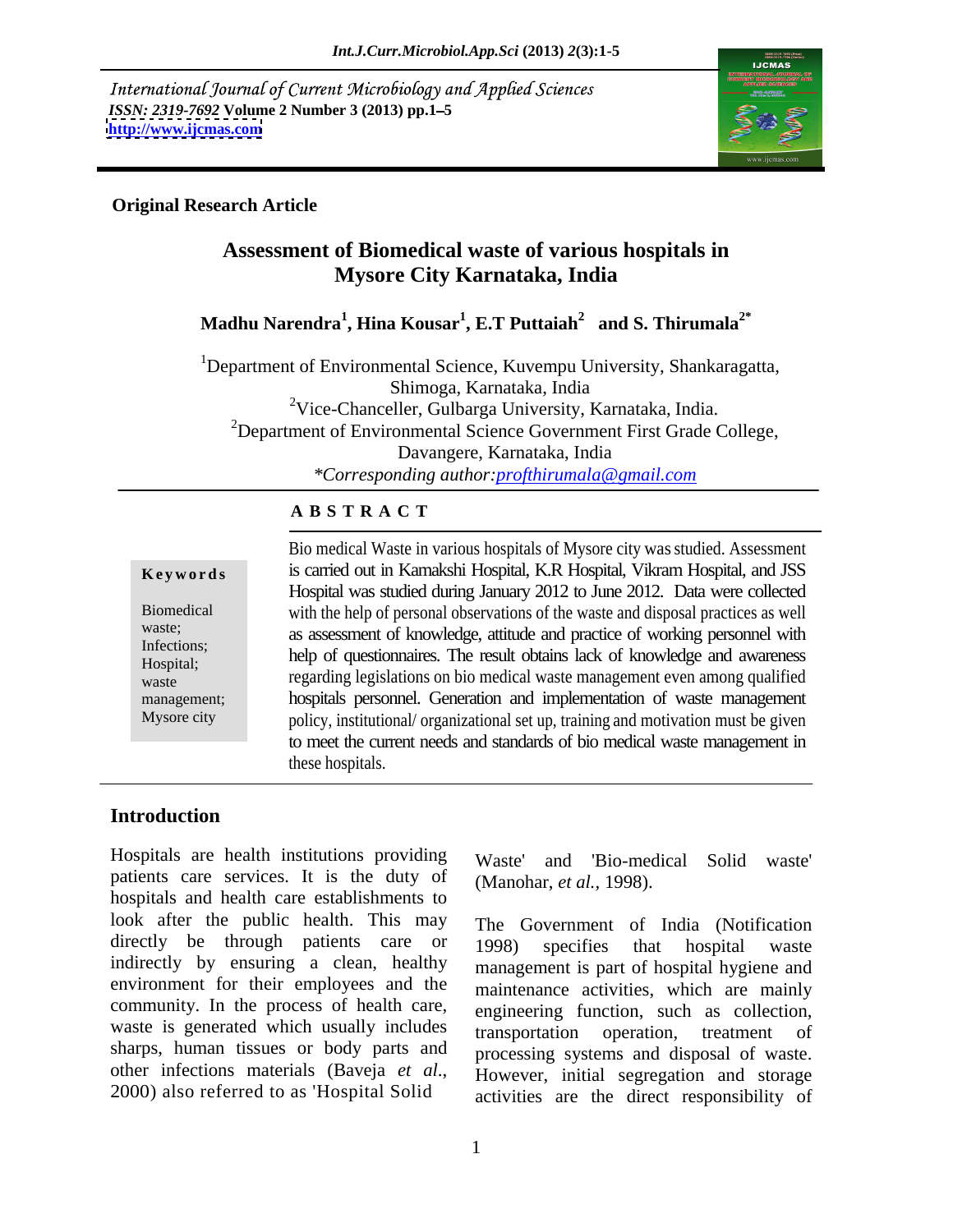nursing personnel who are engaged in the Blenkharn et al., (2006) Hazardous wastes hospital. If the infectious component gets have been defined as wastes or a mixed with the general non-infections waste, combination of wastes that pose a authorities, but now it has become associated with great health and institutions to dispose of bio-medical solid

The actual biomedical waste management situation in the democratic developing hospitals is still largely being dumped in the medical waste are not disposed of open, waiting to be collected along with general waste. According to World Health Organization Biomedical wastes 2004 the Borg, (2006) suggest that segregation human element is more important than the reduces clinical waste volumes, perhaps technology alone. Bio-medical waste reduces the disposal cost. The hospital waste management is a special case wherein in the management is one of the major hazards and risks exist not just for the environmental concerns which may generators and operators but also for the general community (Sandhu and Singh infectious, pollutants (Dodhy et al., 2006). 2003). There are about 1.6 million health care workers at approximately 27,500 health generation quantities is essential of the care facilities in India (Shah *et al.*, 2001). establishment of a waste management<br>The environment Act 1986 was formed system of hospitals. under the ministry of Environment and forests, which is the most comprehensive act on the Indian Stature Book relating to Environment protection (Jaswal, *etal*., During study two procedures is used for 2000) Poor management of Clinical waste collecting the data, such as Individual exacerbates the risk of infection for those observation of the waste treatment and exposed it, compromises hospital hygiene disposal practices (Henry *et al*., 1994, antention is the Become of the Democratic developing by the state of the state of the state of the state of the state of the state of the state of the state of the state of the state of the state of the state of the state

the entire mass becomes potentially substantial or potential hazard to humans or infections (Info Nugget *et al.,* 2003). Before other high organizes. Such wastes may have the notification of Bio-medical solid waste health-related properties such as infectivity, (management and handling) Rules 1998, toxicity, radioactivity, carcinogenicity or waste from houses, streets, shops, offices, teratogenicity. Medical wastes are among industries and hospitals was the those hazardous wastes of major concern. responsibility of municipal of governmental Handling and disposal of Medical wastes are mandatory for hospitals, clinics, other environmental results. The dangers from medical institutions and veterinary health care wastes may be significantly waste as per the law. disposed of in conjunction with other country like India is grim. Lakshmi *et al.,* handling of the waste. For example, when a (2003) in the leading national newspaper of recycling process such as composting the country, reports that even though there refuse-derived fuel, or sorting for the are rules stipulating the method of safe reclamation of glass, plastics, metal, paper disposal of Bio-medical waste (BMW) fabrics etc is used within the community, hospital waste generated by Government there will always be a risk of infection if have been defined as wastes or a combination of wastes that pose a associated with great health and increased in situations where the wastes are municipal solid waste and not either sterilized or incinerated at source. The health hazard potential rises with secondary medical waste are not disposed separately.

> management is one of environmental concerns which may significantly increase the exposure of infectious, pollutants (Dodhy *et al*., 2006). Moreover, evaluation of medical waste establishment of a waste management system of hospitals.

## **Materials and Methods**

During study two procedures is used for collecting the data, such as Individual Chauhan and Malviya, 2002) and another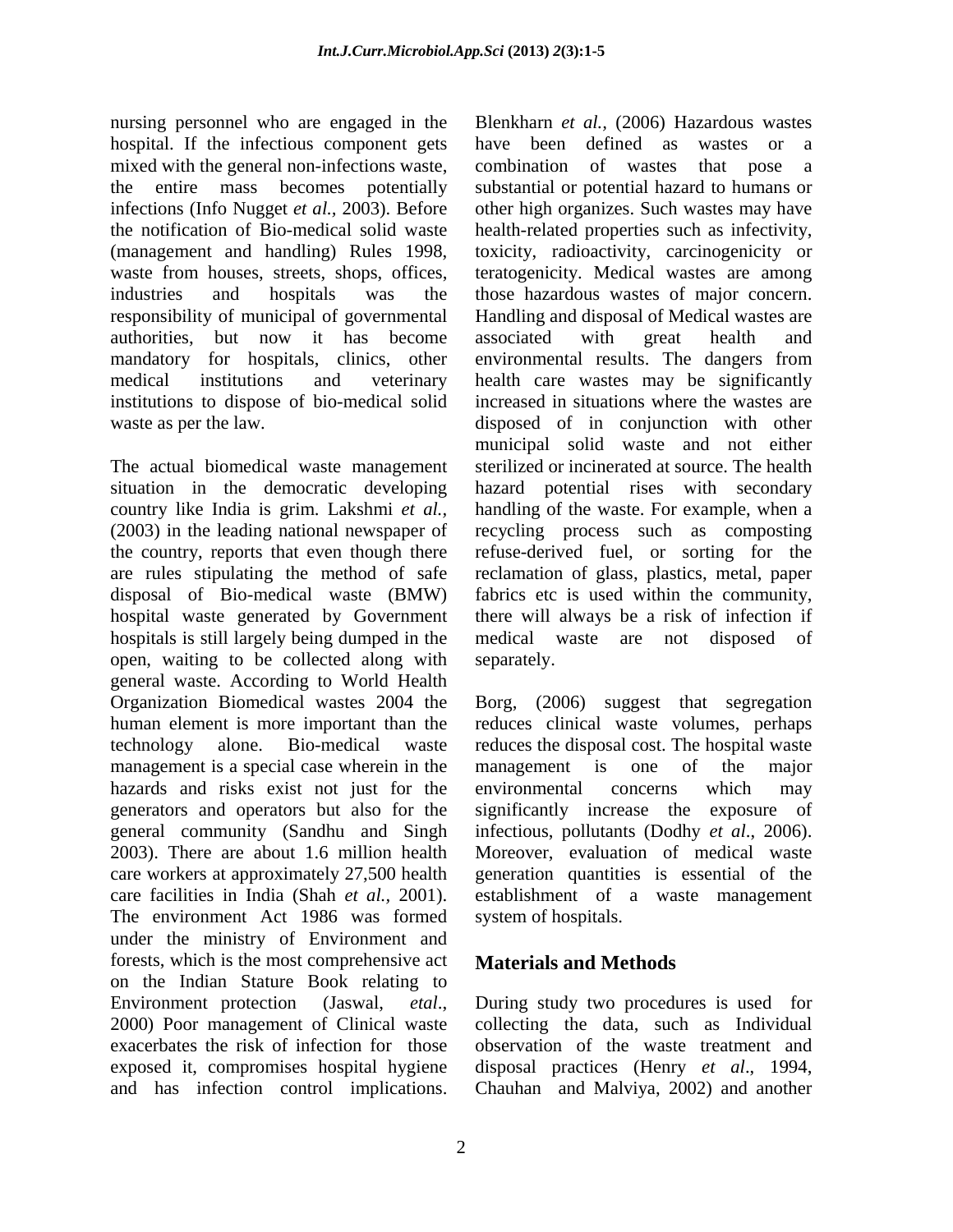one is assessment of knowledge, attitude and practices of working personnel with help of medical waste generation, segregation, questionnaires ( Linde 1993; Sharma *et al.,* disposal and control the waste generation, 1993). Preparation of questionnaire is The major selected hospitals are Kamakshi include question regarding the number of hospitals, K. R. Hospital, Vikram Hospital, beds, number of patient (both out and in patient) per day, number of waste generated and disposable quantity per day and **radical** conservation and persons categories of hospital waste generated and estimate the quality. Waste collection, labeling, transportation, segregation and give a awareness as well as control measures of bi medical hazards in hospitals.

The Biomedical waste has always been considered potentially hazardous. The disposal of untreated wastes poses an environmental and public health hazard. It also presents an occupational health hazards to the health care personnel who handle these wastes at the point of generation, and those involved with their management i.e. segregation, storage, transport, treatment and disposal. The indiscriminate disposal of untreated wastes is the causes to spread the infectious diseases. Apart from these, a good<br>amount of bio-medical wastes such as responded to questionnaires at K.R amount of bio-medical wastes such as responded respondences sating bottles IV fluid disposable syringes, saline bottles, I.V. fluid bottles etc are picked up by the rag pickers and are recycled back into the market without any disinfection. Chitralekha and Sudhir Agrawal (2011) it is imperative, therefore, to adopt appropriate system for the safe collection, storage, transport, treatment and disposal of the hospital wastes. Managing these wastes is a challenging task due to unpredictable variation in the load on common biomedical waste treatment facility.

Mysore is one of the high density populated city of Karnataka. Hospitalization in area is one of the major responsible for generation of waste i.e. Bio medical waste which are hazards to human health. Four major hospitals is selected for monitoring the bio and JJ Hospital.

## **Table.1**Number of staff and persons responded to questionnaires at Kamakshi Hospital.

| labeling, transportation, segregation and <sub>I</sub><br>give a awareness as well as control measures          |                | Kamakshi Hospital                   |           |              |
|-----------------------------------------------------------------------------------------------------------------|----------------|-------------------------------------|-----------|--------------|
| of bi medical hazards in hospitals.                                                                             |                | Name of the   Number of   Number of |           |              |
|                                                                                                                 | Position       | Position                            | responded |              |
| <b>Result and Discussion</b>                                                                                    | <b>Doctors</b> | 150                                 | 95        | 63.3         |
| The Biomedical waste has always been $\vert$ Nurse                                                              |                | 220                                 | 150       | $\vert$ 68.1 |
| considered potentially hazardous. The $\sqrt{\frac{Ward - 6y}{Ward - 6y}}$                                      |                | 80                                  | $\Delta$  | 25.0         |
| disposal of untreated wastes poses an<br>environmental and public health hazard. It                             | Aaya           |                                     | 12        | 40.0         |
| also presents an occupational health hazards Peon                                                               |                | 65                                  | 15        | 23.0         |
| to the health care personnel who handle<br>these wastes at the point of generation, and Clerk                   |                | - 08                                |           | 12.5         |
| those involved with their management i.e. $\boxed{\text{Total}}$<br>segregation storage transport treatment and |                | 553                                 | 293       |              |

## **Table.2**Number of staff and persons responded to questionnaires at K.R Hospital

|                                                   | Kamakshi Hospital    |                                |              |
|---------------------------------------------------|----------------------|--------------------------------|--------------|
| Name of the   Number of   Number of  <br>Position | Position             | responded                      |              |
| Doctors                                           | 25                   | $\sim$ 1 $\sim$<br>1J          | 60.0         |
| Nurse                                             | $\sqrt{2}$<br>- 7 U  | $\sim$ $\sim$<br>$\mathcal{L}$ | 50.0         |
| Ward boy                                          | 10                   | 04                             | $\vert$ 40.0 |
| Aaya                                              | 05                   | 03                             | 60.0         |
| Peon                                              | $\Omega$<br>$U \sim$ | 01                             | 50.0         |
| Clerk                                             | 02                   | 01                             | 50.0         |
| Total                                             | 114                  | 59                             |              |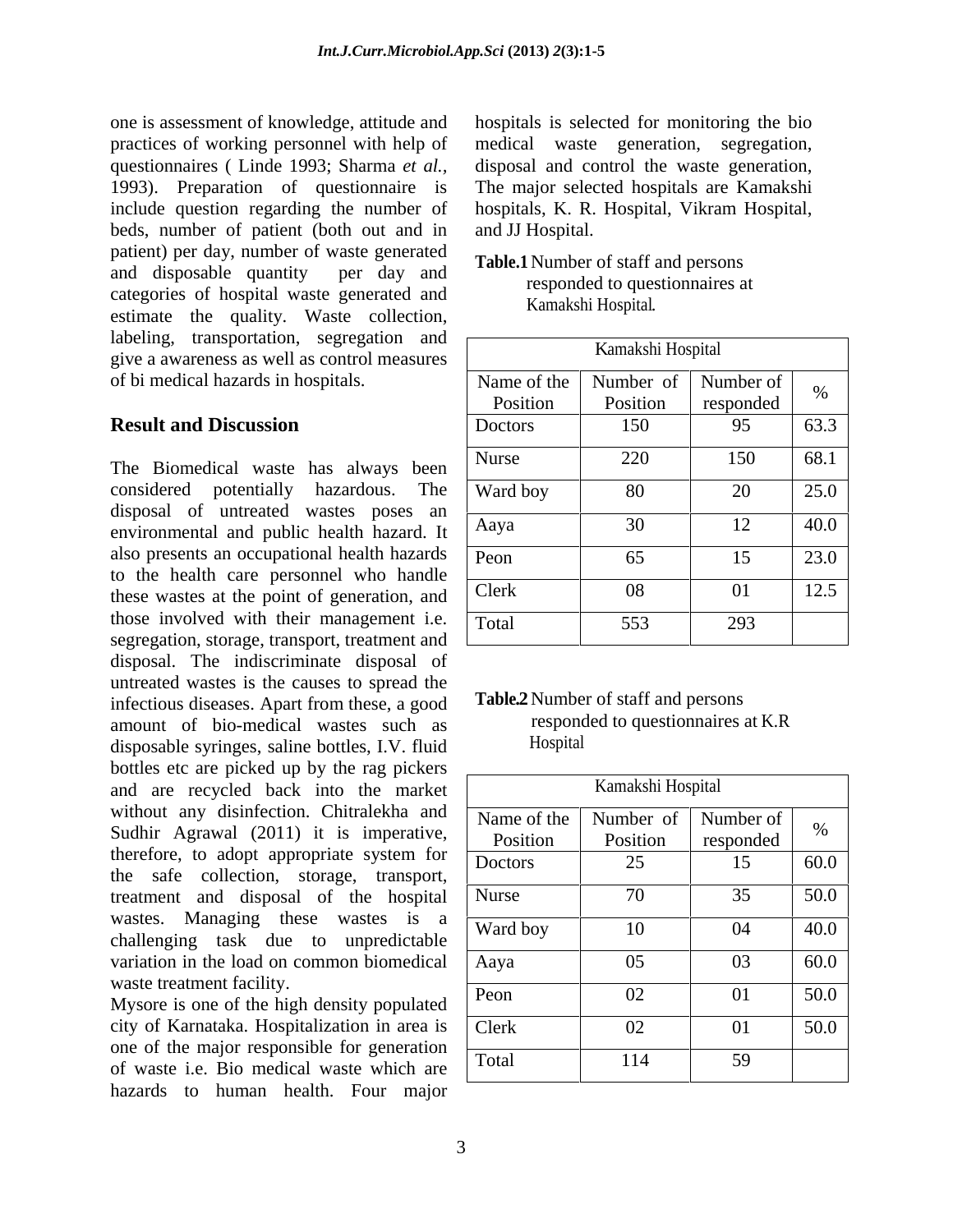|                         | Vikram Hospital       |                        |           |                         | <b>JSS Hospital</b>   |                        |       |
|-------------------------|-----------------------|------------------------|-----------|-------------------------|-----------------------|------------------------|-------|
| Name of<br>the Position | Number of<br>Position | Number of<br>responded | $\Omega'$ | Name of the<br>Position | Number of<br>Position | Number of<br>responded | $\%$  |
| Doctors                 | 30                    | 18                     | 60.0      | Doctors                 | 10                    | 05                     | 50.0  |
| Nurse                   | 55                    | 34                     | 61.8      | Nurse                   | 25                    | 10                     | 40.0  |
| Ward boy                | 07                    | 03                     | 42.8      | Ward boy                | 05                    | 02                     | 40.0  |
| Aaya                    | 03                    | 01                     | 33.3      | Aaya                    | 01                    | 01                     | 100.0 |
| Peon                    | 01                    | 01                     | 100.0     | Peon                    | 04                    | 02                     | 50.0  |
| Clerk                   | 01                    | 01                     | 100.0     | Clerk                   | 01                    | 01                     | 100.0 |
| Total                   | Q7                    | 58                     |           | Total                   | 46                    | 21                     |       |

# VikramHospital

## **Table.3** Number of staff and persons **Table 4** Number of staff and persons responded to questionnaires at responded to questionnaires at JSS Hospital.

|                        |       |                         | <b>JSS Hospital</b>   |                 |       |
|------------------------|-------|-------------------------|-----------------------|-----------------|-------|
| Number of<br>responded |       | Name of the<br>Position | Number of<br>Position | Number of       |       |
|                        |       |                         |                       | responded<br>05 | 50.0  |
| 18                     | 60.0  | Doctors                 |                       |                 |       |
| 34                     | 61.8  | Nurse                   |                       | $\overline{10}$ | 40.0  |
| 03                     | 42.8  | Ward boy                |                       | 02              | 40.0  |
| - 01                   | 33.3  | Aaya                    |                       | 01              | 100.0 |
| 01                     | 100.0 | Peon                    | 04                    | 02              | 50.0  |
| 01                     | 100.0 | <b>Clerk</b>            |                       | - 01            | 100.0 |
| 58                     |       | Total                   |                       |                 |       |

**Table.5** Types of Personal protective clothing worn by waste handlers in selected four hospitals of Mysore city.

| Personal                                 | Kamakshi Hospital |      | K.R Hospital    |      | Vikram Hospital |         | <b>JSS Hospital</b> |            |
|------------------------------------------|-------------------|------|-----------------|------|-----------------|---------|---------------------|------------|
| protective<br>clothing                   | No. of<br>users   |      | No. of<br>users |      | No. of<br>users |         | No. of<br>users     |            |
| Gloves                                   | ັບປ               | 29.1 |                 | 35.7 |                 | -40     | 04                  | 33.3       |
| Apron                                    | 80                | 66.6 | ے کے            | 59.5 |                 | 60      | 08                  | 66.6       |
| Mask                                     | $\sim$ $-$        | 4.1  | 02              | 4.1  |                 | $0.0\,$ |                     | $0.0\,$    |
| $\vert$ Total (n) $\vert$ n= 120 $\vert$ |                   |      | $n = 42$        |      | $n=25$          |         | $n=12$              | $\sim$ $-$ |

In Kamakshi hospital total number of compare to other hospitals. K.R. Hospitals person in position is 553, out of which shows the least responded. Above result 293(52.9%) is responded for shows that there is a need for awerness questionnaire. The Total employs in K.R. regarding waste in health care units of Hospitals is 144 the number of responded are 59(40.9%) (Tables.1-5).

At the vikram Hospital shows the 59% of Kamakshi hospital is more compare to responded were as J.J. Hospital shows the other hospitals and JSS hospitals shows 45.65% of responded. According to study least usage of protective clothing in Vikram hospital shows the most responded Mysore city, this is the evidence for

Mysore city.

Usage of personal protective clothing in Kamakshi hospital is more compare to